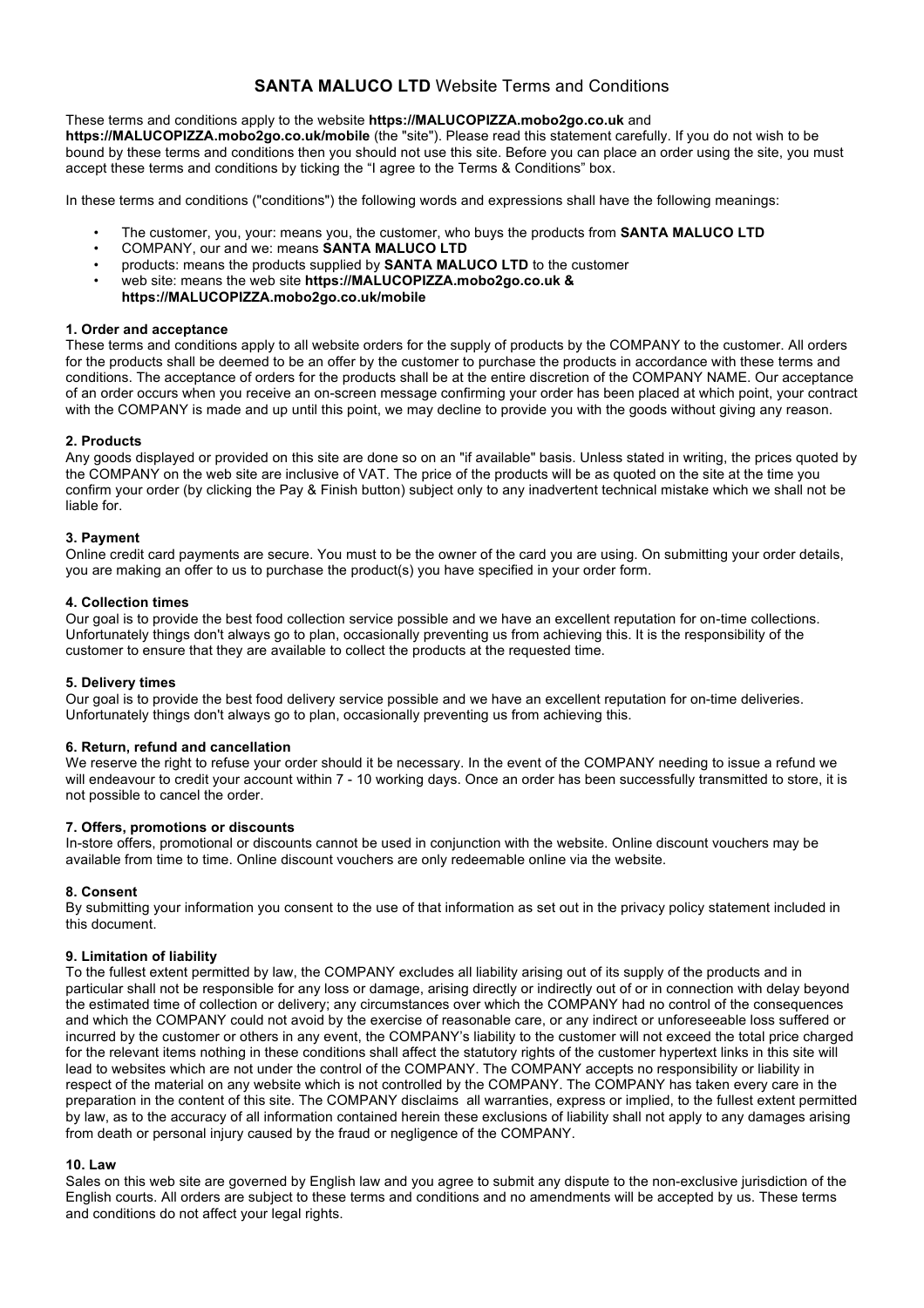These terms and conditions only cover the WEB SITE. Any other web sites to which you link from this site may be governed by their own terms and conditions. We accept no responsibility or liability for the content of web sites which are not under our control.

We are required by law to tell you that sales can be concluded in English only and that we do not file copies of customer contracts:

### **SANTA MALUCO LTD**

2 Castle St, Liverpool, L2 0na Tel: 01512365646 e-mail: hello@malucopizza.co.uk

We do not guarantee that this web site will be compatible with all customers computers.

#### **11. Copyright**

The COMPANY owns the copyright in all materials on this site, which may not be used, downloaded, copied, reproduced, republished, posted, broadcast or transmitted. You agree not to adapt, alter or create any derivative work from any material on this site, or to restrict or inhibit the use or enjoyment of this site by anyone else. It is not permitted to create any link to or from this web site without our prior written consent.

#### **12. Purchase of Alcohol & Tobacco**

We are committed to responsible retailing. Any age-restricted products shown on our website to purchase, require valid photographic ID.

You must be 18 years or older to purchase alcohol and tobacco products. Valid photographic ID is required for all purchases and deliveries

of alcohol or tobacco. If you cannot produce valid ID upon receipt of an order we will not be able to deliver or fulfil this order. Proof of age

ID accepted are as follows: PASS approved ID cards, UK Photo Driving License, Passports and Military ID.

If your delivery contains alcohol or tobacco products you must be able to provide our delivery driver with valid photographic ID to accept

the delivery and be 18 years or older. Under no circumstances will we deliver alcohol or tobacco products without seeing valid photographic ID and obtaining a signature of that person.

All deliveries must be accepted by an individual, in person, I.e. Goods/items will not be left in a safe place. Records of all our transactions will be maintained. There is no option to pay cash for deliveries of alcohol and tobacco products, all transactions must be paid for via credit/debit card. Upon delivery of the order we will require to see your payment card as an additional form of ID. We retain the right to refuse any sale of alcohol or tobacco products if valid photographic ID cannot be produced. All refused sales will be recorded. Proof of age ID accepted are as follows: PASS approved ID cards, UK Photo Driving License, Passports and Military ID.

## **Privacy Policy and Disclaimer**

#### **1. Security of your Personal Information**

The COMPANY is committed to protecting the security of your personal information. We use a variety of security technologies and procedures to help protect your personal information from unauthorized access, use, or disclosure. For example, we store the personal information you provide on computer servers with limited access that are located in controlled facilities. Additionally, when we transmit sensitive personal information (such as a credit card number) over the Internet, we protect it through the use of encryption, such as the Secure Socket Layer (SSL) protocol. We do not store sensitive information (i.e. Credit Card details) in any format on our servers.

#### **2. Use of Cookies**

The site does not use cookies.

#### **3. Personal information**

In order to process your order or manage interactive customer programs, it may be necessary to ask for personal information such as your name, address, email address and telephone number.

We may use this information to respond to your requests, or to contact you via mail, email or phone to inform you of new products, services or promotions we may offer. However, unless compelled by applicable legislation, we will not provide this information to a third party without your permission, except as necessary to process your order or manage interactive customer programs.

#### **4. Accuracy of collected data**

The COMPANY will on its own initiative, or at your request, replenish, rectify or erase any incomplete, inaccurate or outdated personal data retained by the COMPANY in connection with the operation of this Site.

#### **5. Minors**